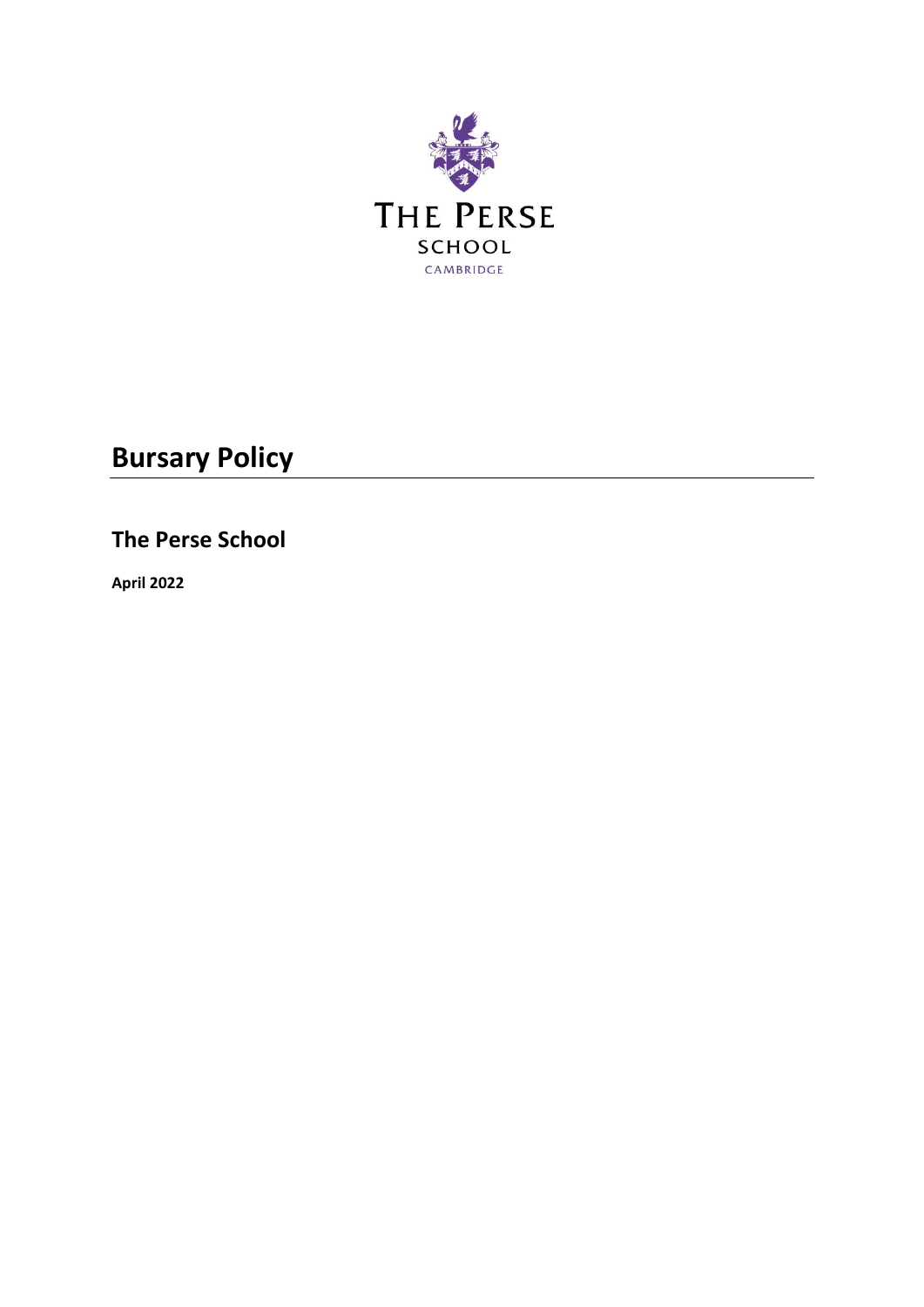## **Contents**

| 1.     |  |
|--------|--|
| 2.     |  |
| 3.     |  |
| 4.     |  |
| 5.     |  |
| 6.     |  |
| $\tau$ |  |
| 8      |  |
| 9      |  |
| 10     |  |
| 11     |  |
| 12     |  |
| 13     |  |
| 15.    |  |
| 16.    |  |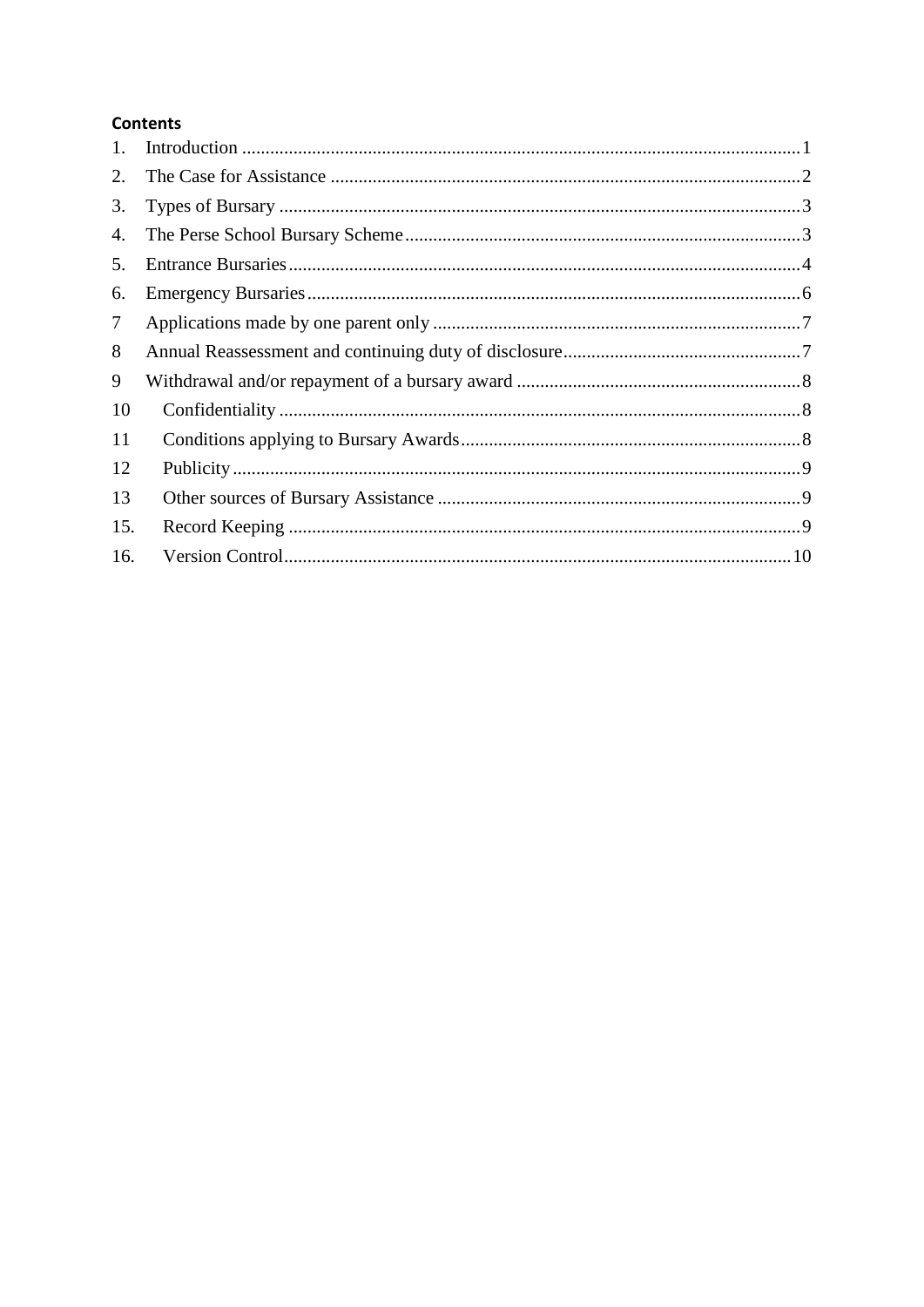## **This policy can be made available in large font or other accessible format.**

This policy applies to the Perse Preparatory School and the Perse Upper School (academic years 3 – 13 inclusive), together known as "the School". Unless otherwise stated, it does not apply to the Perse Pelican Nursery and Pre-Preparatory School.

In this policy references to "parent" of a pupil or prospective pupil means any person with legal parental responsibly for the child, any person who has signed the acceptance form and legal guardians.

## <span id="page-2-0"></span>**1. Introduction**

- 1.1. The Perse School is a registered charity (the **Charity**) and is committed to fulfilling its charitable purposes. The Charity is aware of its obligations under the Charities Act 2011 and seeks to promote the principles of public benefit in accordance with the law. This policy has been authorised by the trustees of the Charity in furtherance of the Charity's public benefit policy.
- 1.1. The Charity wishes to encourage pupil access and to ensure that the educational opportunities offered by the Charity are made available to children from a broad spectrum of society, regardless of their family's ability to pay school fees. This aim reflects the Charity's founding objectives as envisaged by Dr Perse in 1615.
- 1.2. A bursary award is means-tested support with the payment of tuition fees. Bursaries differ from scholarships in that they are based on the financial need of the applicant's family. A bursary award may be up to 100% of tuition fees and may additionally include all or part of extra items such as, school lunch charges and usage charges arising under the Middle School Digital Learning Scheme as notified with the bursary offer letter. Perse School bursaries do not cover the cost of uniform or equipment.
- 1.3. A bursary or renewal of a bursary is awarded at the sole discretion of the Charity. The Charity is under no obligation to provide any information regarding its decision whether or not to award a bursary or of the level of any bursary awarded.
- 1.4. The award of an entrance bursary will reduce the value of the Securing and Induction fee payable under clause 3.3 of the School's Terms and Conditions by the total percentage of bursary assistance offered to the pupil on their admission to the School.
- 1.5. It is important to recognise that, due to budgetary constraints, it is possible that not every eligible application for a bursary will result in an offer of financial assistance from the Charity. The Charity reviews a large number of applications for entrance bursaries and for emergency bursaries annually. Each request is comprehensively assessed on its own merits and it is the Charity's intention to support as many as it can. Funding is limited however, and it is not possible to approve every application.
- 1.6. Bursary awards are subject to re-assessment of parental means each year and may be varied upwards or downwards or withdrawn, depending on the outcome of the financial review.
- <span id="page-2-1"></span>1.7. The Charity has appointed Bursary Administration Limited (BAL), an independent company specialising in assessing bursary applications, to undertake bursary assessments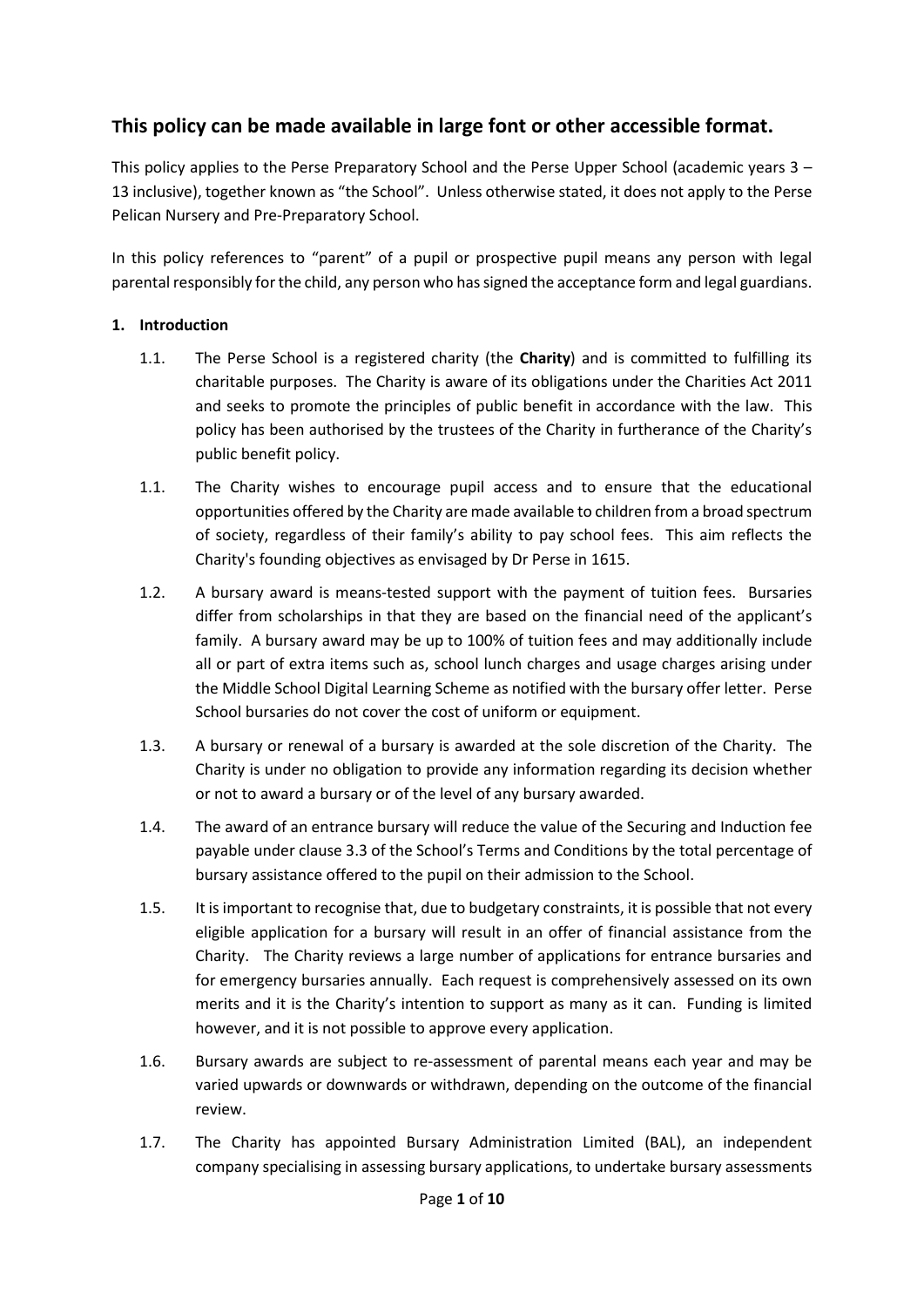and re-assessments on its behalf. However the Charity reserves the right to assess or reassess awards without reference to BAL.

1.8. Parents of bursary holders may be asked to feedback on the impact that attending the School has had on their child.

## <span id="page-3-0"></span>**2. The Case for Assistance**

The Charity will consider a number of factors when assessing an application for financial support.

- 2.1. **Suitability:** The Charity exercises discretion in awarding a bursary. Bursary funds are limited and in situations where the total value of potential bursary awards to qualifying applicants exceeds the budgeted bursary funds available, the Charity will have regard to the individual's academic performance and potential when awarding the available funds.
- 2.2. **Financial Considerations:** The amount of the bursary award is determined on the basis of financial need. Each case is assessed on its own merits and awards are made accordingly, subject to the Charity's resources.

It is recognised that judgements about what sacrifices a family should make to pay school fees will be personal. However, the Charity has a duty to ensure that all bursary awards are well focussed and therefore, as well as current earnings, other factors which will be considered in determining the necessary level of grant will include:

- The ability of a family to improve its financial position or earning power. For example, where there are two partners, both are expected to maximise or seek to maximise their income either through employment or self-employment, unless prevented from doing so through such factors as incapacity, the need to care for young children or other dependents, or the requirements of their partner's work.
- Opportunities to release any capital. Significant capital savings and investments are expected to be used for the payment of school fees, as would significant equity values in houses. Households which may be classified as 'low income' but which own or have access to substantial assets may be ineligible to receive a bursary.
- The Charity deems bursary applications as being made jointly by both parents irrespective of marital status. Where parents do not live together, the financial circumstances of both parents and their households will be assessed irrespective of any financial or other arrangements made between them, unless there is sufficient evidence that it would not be reasonable to do so. The assessment is based on the Charity's assessment of both parents' ability to contribute towards fees. The assessment will include consideration of the financial circumstances of any stepparent or partner living in the same household, including any financial commitments relating to children from previous marriages/relationships.
- Contribution to household costs by other family members, by any adults unrelated to the child or by outside sources.
- Where fees are being paid to other schools, applicants are required to apply for financial help from all education institutions attended by members of the family at the time that an application is made to the Perse for bursary assistance. It is unlikely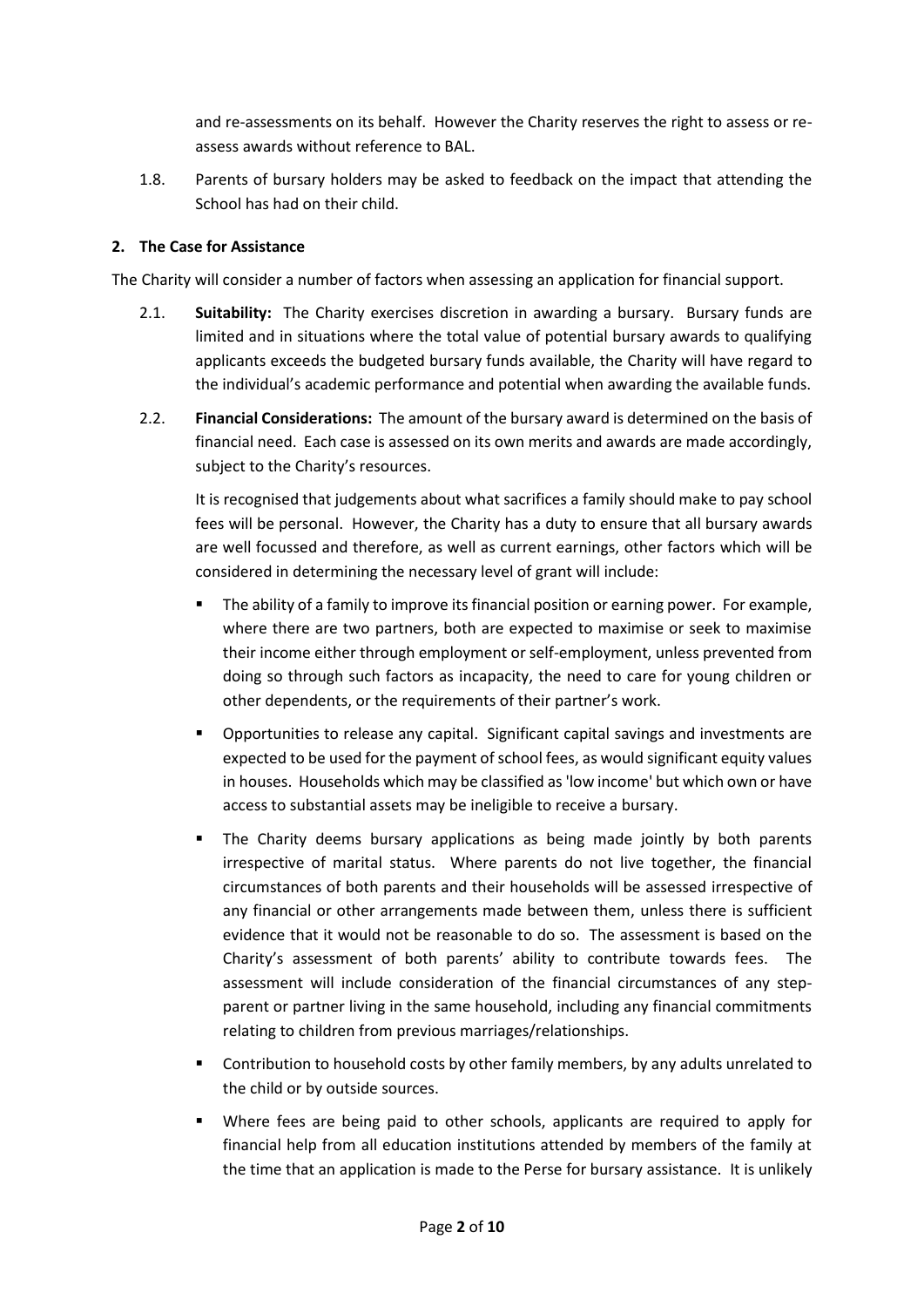that the Charity will offer a level of bursary assistance in excess of that accepted for siblings in other schools.

Entitlement or access to other discretionary receipts or facilities.

The Charity considers that the following would not be consistent with the receipt of a bursary:

- **EXECUTE:** Frequent or expensive holidays.
- New or luxury cars including those on hire purchase.
- Significant investment in home improvements which are not required as part of the essential maintenance of the family home.
- Regular, excessive expenditure.
- Ownership of investment properties or a second home and/or additional land holdings, unless part of a business which is providing adequate income to be considered as such.
- Use of disposable income to repay loans for any of the above or to repay, for example, directors' loans to personal companies.
- Placing of significant amounts into long term investments or pension funds.
- Discretionary receipt of luxury accommodation or other advantages.
- 2.3. **Other Factors:** It is recognised that, in addition to financial constraints existing within a family, there may be other major factors (pastoral and social) which the Charity needs, at its absolute discretion, to take into account when considering a bursary award.

## <span id="page-4-0"></span>**3. Types of Bursary**

3.1. **Entrance bursaries** are available for pupils entering the Upper School (Academic Years 7 to 13 inclusive) whose family would be unable to fund some or all of the tuition fees in the event that they were successful in the entrance exam and offered a place at the School.

Entrance bursaries are not available for pupils attending the Prep School or Perse Pelican Nursery and Prep-Preparatory School (Year Groups Nursery through to Year 6 inclusive).

3.2. **Emergency bursaries** are available for pupils attending the Upper and Prep Schools (Academic Years 3 to 13 inclusive) whose family experiences a significant change in their financial circumstances which could not reasonably be foreseen at the time of their admission to the School.

## <span id="page-4-1"></span>**4. The Perse School Bursary Scheme**

- 4.1. The Charity's bursary scheme is designed to assist parents who for financial reasons might otherwise be unable to send or continue to send their child to the School.
- 4.2. Each bursary offer will reflect the particular circumstances of the recipient and will usually be expressed as a % remission of tuition fees and extra items such as school lunch charges and usage charges under the Middle School Digital Learning Scheme as notified with the bursary offer letter. The bursary award will be shown on the face of each termly bill as a deduction against the full tuition fees and the notified extra items.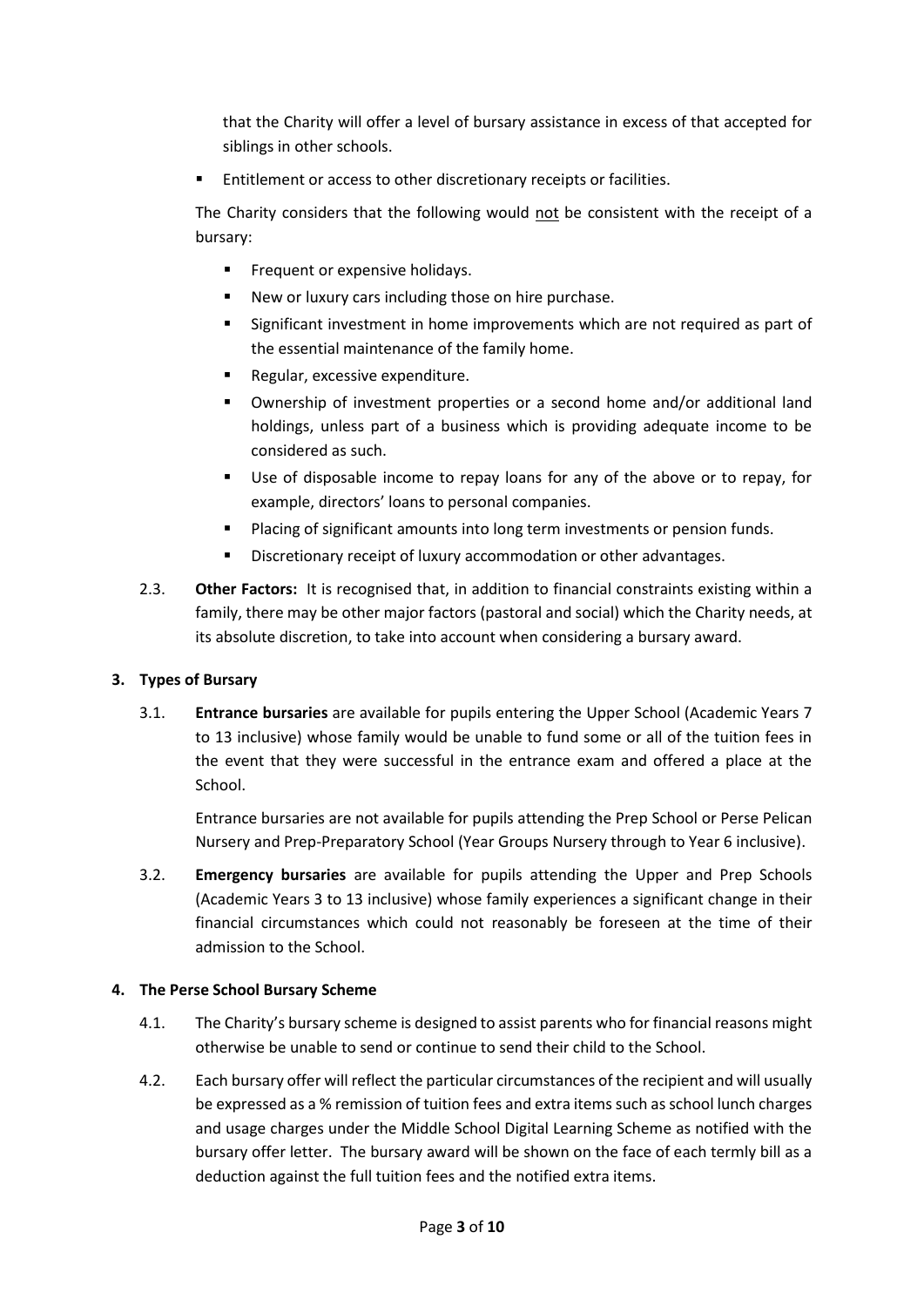- 4.3. The Charity reserves the right to reduce the value of a bursary where the award of a scholarship would otherwise cause the pupil's billing account to be in credit.
- 4.4. Individual bursaries range from 5% to 100% although the Charity would normally expect parents to make some contribution towards fees. All bursaries are fully means-tested and are assessed on a sliding scale depending on the parents' combined annual income, net assets and any other relevant information.
- 4.5. The Charity reserves the right to make allowance for any contribution to fees being made by outside trusts, relatives or any third parties against the value of the bursary award. However, the Charity expects parents to explore all possible avenues for the funding of school fees.
- 4.6. Decisions regarding bursary awards will be notified to the parents in writing. The decision of the Charity regarding the award or level of bursary is final.
- 4.7. Holders of bursary awards in Years 9-11 will be eligible for additional bursary funding to assist with any usage charge arising under the Middle School Digital Learning Scheme. The usage charge bursary will be the same percentage deduction as awarded against tuition fees.
- 4.8. Holders of bursary awards may also be eligible for additional bursary funding as notified with the bursary offer letter and awarded at the absolute discretion of the Charity.

## <span id="page-5-0"></span>**5. Entrance Bursaries**

#### 5.1 **Availability**

- 5.1.1 Bursaries are available to pupils entering the Upper School and are awarded at the discretion of the Charity. Bursaries are only offered to the parents of those children who meet the academic entrance requirements set by the Upper School.
- 5.1.2 The School Accountant is responsible for the management and coordination of the application process.

## 5.2 **Application Deadline:**

- 5.2.1 All applications for entrance bursaries must be made by ticking the relevant box on the Upper School registration form, or in the case of Prep School pupils due to transfer to the Upper School, by email sent to the School Accountant (accountant@perse.co.uk).
- 5.2.2 The deadline for entrance bursary applications is the same as that set out by the School for the receipt of the registration form and registration fee. Relevant dates are published in th[e Upper School](https://www.perse.co.uk/admissions/upper/register/) and [Sixth form](https://www.perse.co.uk/admissions/sixth/register/) admissions sections of the School's website.
- 5.2.3 The Charity, at its absolute discretion, may consider late bursary applications up to the date of the particular entrance examination.
- 5.2.4 The Upper School operates a Register of Interest List for prospective pupils seeking entry outside the normal admissions timetable. Where a place becomes available,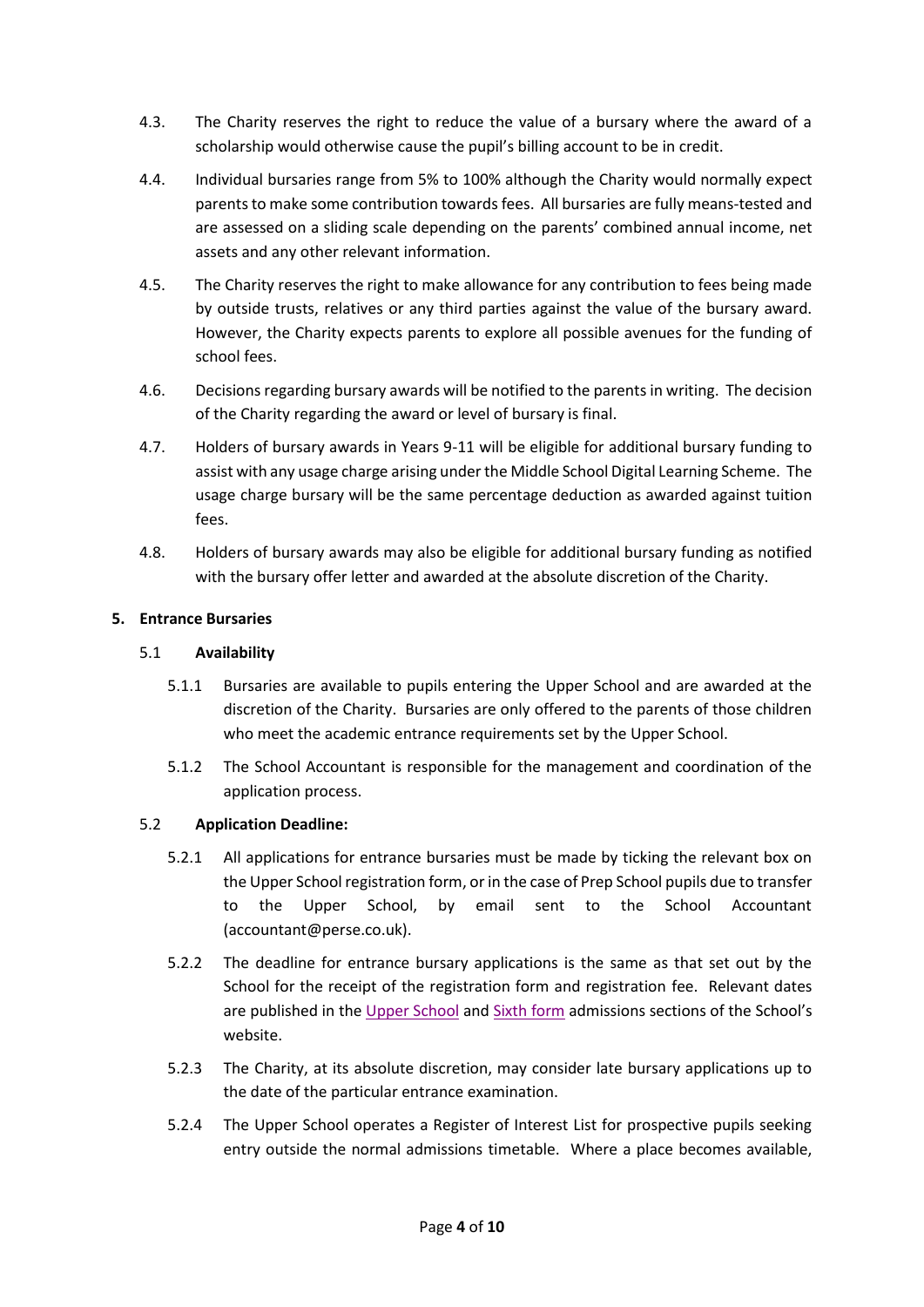the School may, at its discretion, consider any bursary application made, but due to budgetary constraints cannot guarantee that an award will be offered.

## <span id="page-6-1"></span>5.3 **Submission of Financial Information:**

- 5.3.1 Financial information must be submitted via the Charity's online bursary application portal. Parents who are unable to complete an online application should discuss this with the School Accountant at an early state and a paper application form can be supplied if necessary.
- 5.3.2 The applicant parents will be sent an email inviting them to set up an account on the bursary application portal. This email will include the submission deadline which will be in advance of the published date of the relevant entrance test. Applications submitted after the deadline will not be accepted.
- 5.3.3 The Charity cannot accept responsibility for administrative errors or emails/post going astray. If the invitation email has not been received one week after the published closing date, parents should contact the School Accountant urgently.
- 5.3.4 In cases of separation or divorce, the parents will be invited to set up individual accounts linked to the application.
- 5.3.5 The Charity is unable to consider bursary applications where a parent declines to provide the requested information.
- 5.3.6 The applicant parents will use the bursary application portal to submit an online statement of financial circumstances, which seeks to establish the financial circumstances of the household, requesting details of income, expenditure, capital and debt. The completed application must be submitted by the deadline notified in the invitation email.
- <span id="page-6-0"></span>5.3.7 All applications submitted by the advised deadline will be pre-screened and parents will be advised whether or not their application has been accepted for provisional progress to the assessment stage.
- 5.3.8 Provisional progress to the assessment stage is not an indication that the bursary application will be successful or that the child will be offered a place at the School.
- 5.3.9 Applications which are accepted for provisional progress to the assessment stage must be supported by full documentary evidence. Parents will receive an email request to upload documents to their account on the bursary application portal. The application cannot progress until documentation has been supplied.

## <span id="page-6-2"></span>5.4 **Bursary Assessment:**

- 5.4.1 The Charity, together with a third party specialist company (Bursary Administration Limited) using benchmarking criteria, assesses applications in order to establish the likely level of support which will be required in order to allow the child to attend the School.
- 5.4.2 Where the child is offered a place at the School, bursary applications which have been passed for provisional progress to the assessment stage (see [5.3.7](#page-6-0) above) will be forwarded to Bursary Administration Limited.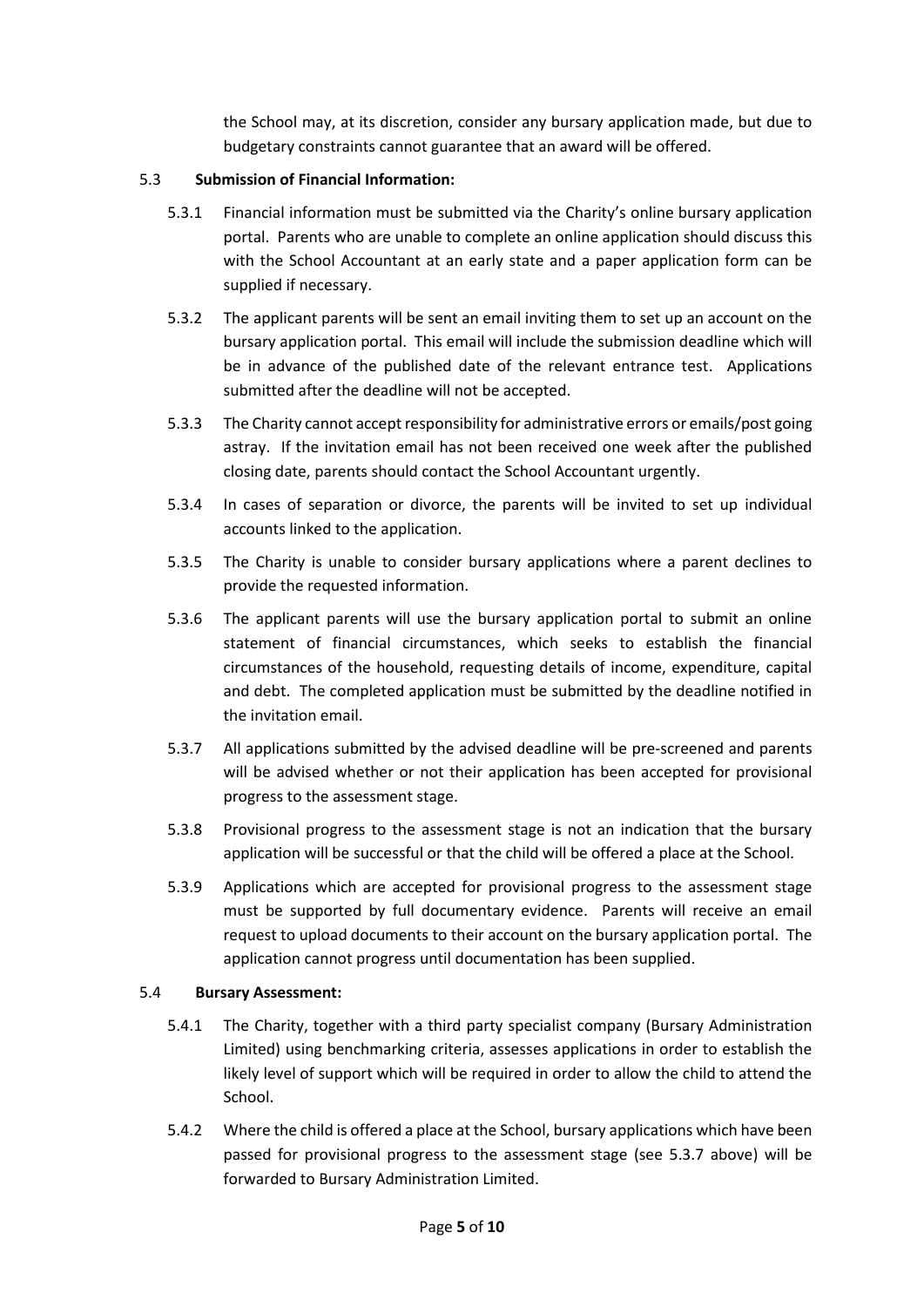- 5.4.3 Bursary Administration Limited will visit families to ensure that the information has been correctly interpreted and the basis of the financial assessment is fair. Families who do not make themselves available for a home visit will not be able to proceed with their bursary application. Where a parent lives overseas, the home visit will be replaced by a telephone/video call.
- 5.4.4 Bursary Administration Limited will provide a written report to the Charity detailing their findings.
- 5.4.5 The report will be considered in detail by the School Accountant and Deputy Bursar who will make a recommendation to the Bursar.
- 5.4.6 In cases where the Charity assesses a bursary without reference to BAL (see section [1.7](#page-2-1) above), the School Accountant and Deputy Bursar will prepare a report and make a recommendation to the Bursar.
- 5.4.7 The Bursar will consider the recommendation and make a final decision which will be notified to the parents in writing in advance of the acceptance deadline. The decision of the Bursar on behalf of the Charity regarding the offer of a bursary, or the level of that bursary, is discretionary and final.
- 5.4.8 Where a bursary offer is made, the parents will sign to confirm that they accept the bursary and have read and understood the terms and conditions attaching to the bursary award.

## <span id="page-7-0"></span>**6. Emergency Bursaries**

#### 6.1 **Assessment:**

- 6.1.1 For the avoidance of doubt, other than in the most exceptional of circumstances, applications for emergency bursary assistance will only be considered for pupils who have been at the School for at least 12 months.
- 6.1.2 Applications for emergency bursary assistance should be made in writing to the Deputy Bursar. If the financial position of parents with a pupil already at the School worsen unexpectedly, they should contact the Deputy Bursar as soon as possible so that a way forward can be agreed.
- 6.1.3 Emergency bursaries will be considered by the Charity as quickly as possible after it has been notified by parents of a sudden or unexpected adverse change in their family circumstances and/or financial position.
- 6.1.4 The process outlined in paragraph[s 5.3](#page-6-1) and [5.4](#page-6-2) above will be followed when assessing emergency bursaries.
- 6.1.5 In addition to considerations of financial need, the Charity will have regard to the pupil's standard of conduct and progress when assessing for emergency bursary funding.

## 6.2 **Maximum duration of an emergency bursary:**

6.2.1 The maximum duration of an emergency bursary is as follows: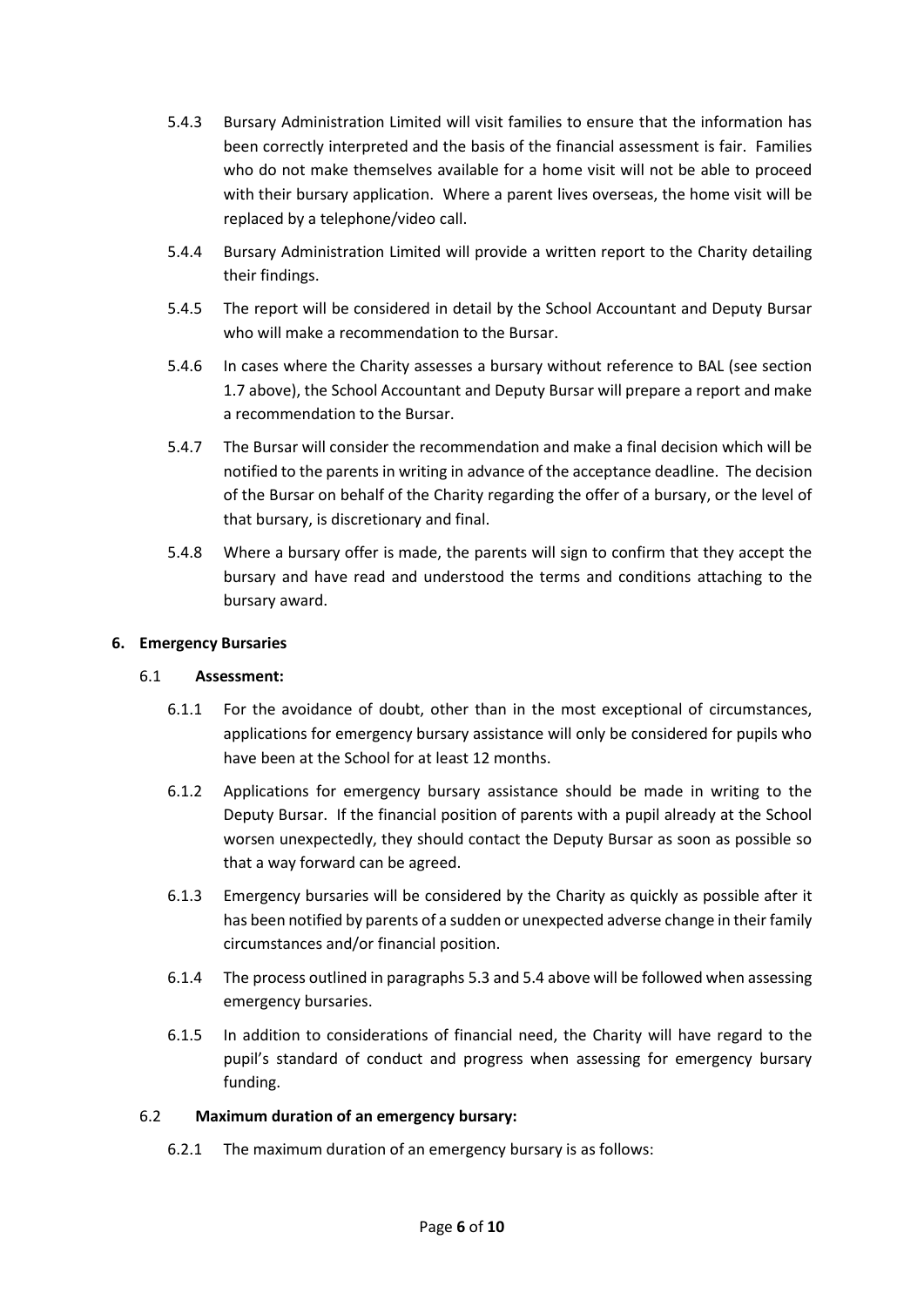- 6.2.1.1 Prep School: until the end of Year 6. Families requiring bursary assistance beyond the Prep School may apply for an Upper School entrance bursary.
- 6.2.1.2 Upper School: until the next natural breakpoint in the pupil's education. This will be the end of Year 8 for pupils in Years 7 and 8, the end of Year 11 for pupils in Years 9 - 11, and the end of Year 13 for a Sixth Form pupil. Parents of Upper School pupils in receipt of an emergency bursary will be advised of the deadline for applying for further bursary funding beyond the breakpoint.
- 6.2.2
- 6.2.3 Irrespective of the maximum duration stated above, all emergency bursaries are subject to annual reassessment (see [8](#page-8-1) below) and any improvement in the parents' financial circumstances may be reflected in the level of bursary offered for the following year.

## <span id="page-8-0"></span>**7 Applications made by one parent only**

- 7.1 A bursary application will be deemed to be incomplete if it does not contain details of the financial circumstances of both parents.
- 7.2 In very limited circumstances, the Charity may consider an application from only one parent. The parent making the application will need to provide evidence as to the reasons for the absence of the other parent. Parents making an application without the consent of the other parent should be aware that the mere fact of divorce or separation is not sufficient evidence of the other parent's inability to support the child financially. Nor is the financial contribution they may be required to make under a court order.

## <span id="page-8-1"></span>**8 Annual Reassessment and continuing duty of disclosure**

- 8.1 All bursaries are awarded on an annual basis and, with the exception of short term awards of one year or less, or unless otherwise specified, are subject to annual reassessment.
- 8.2 Current bursary holders will asked to complete a new online bursary application each year after the February half term holiday each year. The form must be submitted by the notified deadline which will be at the start of the Summer term. The outcome of the bursary reassessment will be notified to parents at the start of the Summer half term holiday.
- 8.3 The Charity has the discretion to reduce or withdraw a bursary award where the parents have failed to support the School, for example by the late payment of any contribution they are making towards the fees.
- 8.4 Bursary support will not continue if the online bursary application and/or supporting documentation is not submitted by the notified deadline.
- 8.5 Parents who are unable to complete an online application should discuss this with the School Accountant at an early state and a paper application form can be supplied if necessary.
- 8.6 All bursary awards are subject to an ongoing duty of disclosure. Along with the annual reassessment, bursary holders are required to inform the Charity of any improvement in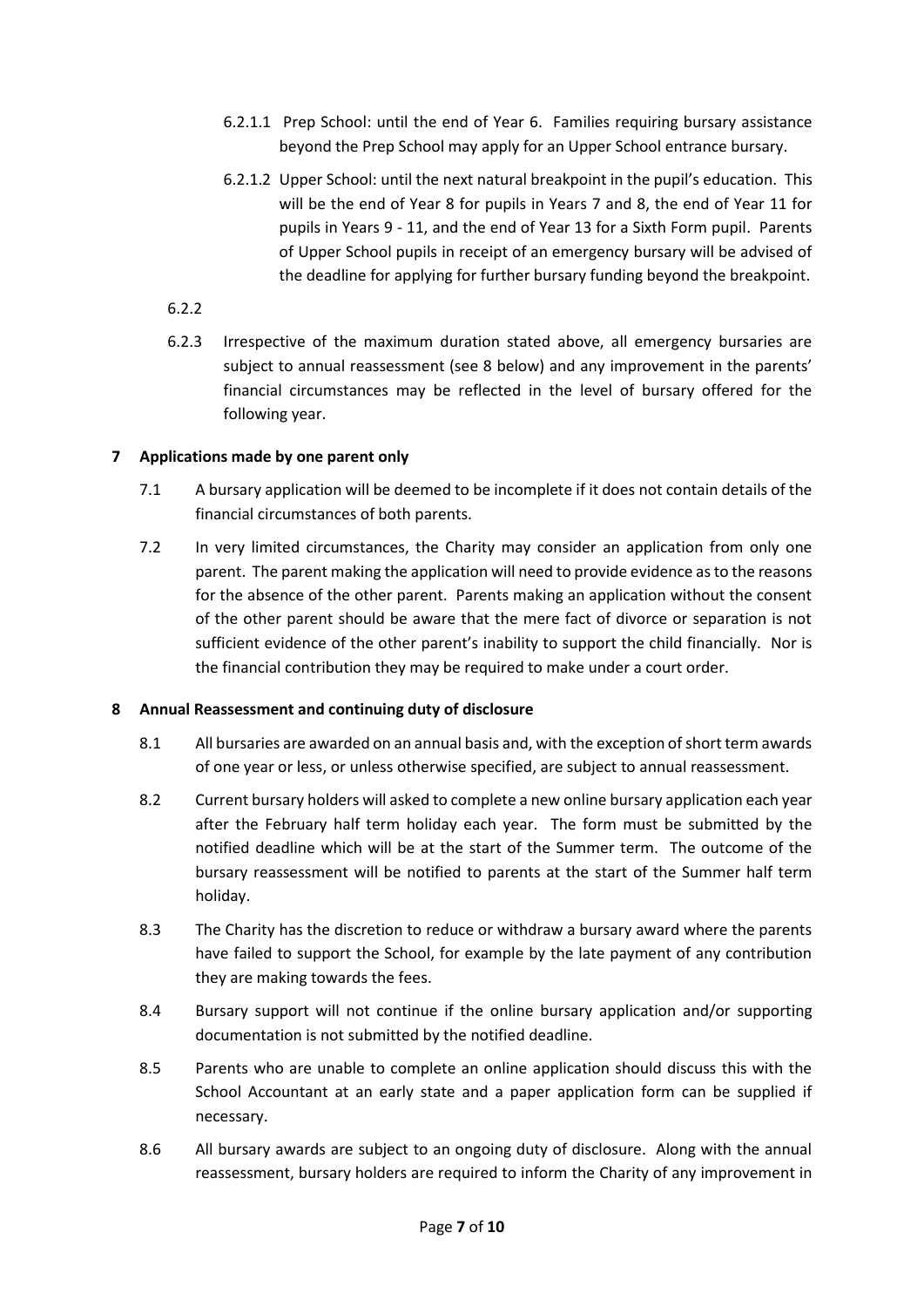their financial circumstances such as an increase in salary, or receipt of an inheritance, whenever the change occurs even if outside the annual reassessment period.

8.7 Notifying the Charity of a change in circumstances will trigger a reassessment. Failure to divulge requested information or notify a change in circumstances to the Charity may lead to a bursary being adjusted, withdrawn or withheld and the parents may be required to repay some or all of the bursary award.

## <span id="page-9-0"></span>**9 Withdrawal and/or repayment of a bursary award**

- 9.1 The bursary may be withdrawn at any point (including before the pupil starts at the School) if incomplete information is provided, or information relevant to the assessment is excluded, or attempts are made to conceal or mislead the Charity in its assessment. This includes, for example, failing to disclose funds or assets held abroad, failing to disclose certain bank account statements, or the practice of moving assets during the bursary assessment period.
- 9.2 In addition to the withdrawal of the bursary, parents may be required to repay bursary funds if the parents have knowingly or recklessly provided false, misleading or incomplete information about their financial circumstances.
- 9.3 The bursary may also be withdrawn with immediate effect if the balance of the account remains unpaid 28 days after a written reminder has been sent to the parents.
- 9.4 If a bursary is withdrawn, parents may be required to pay any additional sum required to meet the full securing and induction fee.

## <span id="page-9-1"></span>**10 Confidentiality**

- 10.1 All bursary applications are treated in the strictest confidence. Pupils will not be made aware that they benefit from a bursary unless informed by their parents.
- 10.2 Recipients of bursary awards are not advertised. The Charity respects the confidentiality of bursary awards made to parents and recipients are expected to do likewise. There are some circumstances where a donor who has supported a bursary award may ask the Charity to share information about the recipient of the award. In these circumstances, the Charity will ask for the consent of the recipients of the bursary before doing so.
- 10.3 The Charity will share appropriate information with Bursary Administration Limited. Further information about how the Charity shares data with Bursary Administration Limited is included in the Statement of Financial Circumstances form.

## <span id="page-9-2"></span>**11 Conditions applying to Bursary Awards**

11.1 The award of a bursary places obligations on the parents and the pupil as detailed in the *Bursary Awards: Conditions of Award* which are notified to the parents both with the initial bursary offer and following every annual means-test review. Parents should ensure that they understand the conditions of award before they accept a place at the School with a bursary award.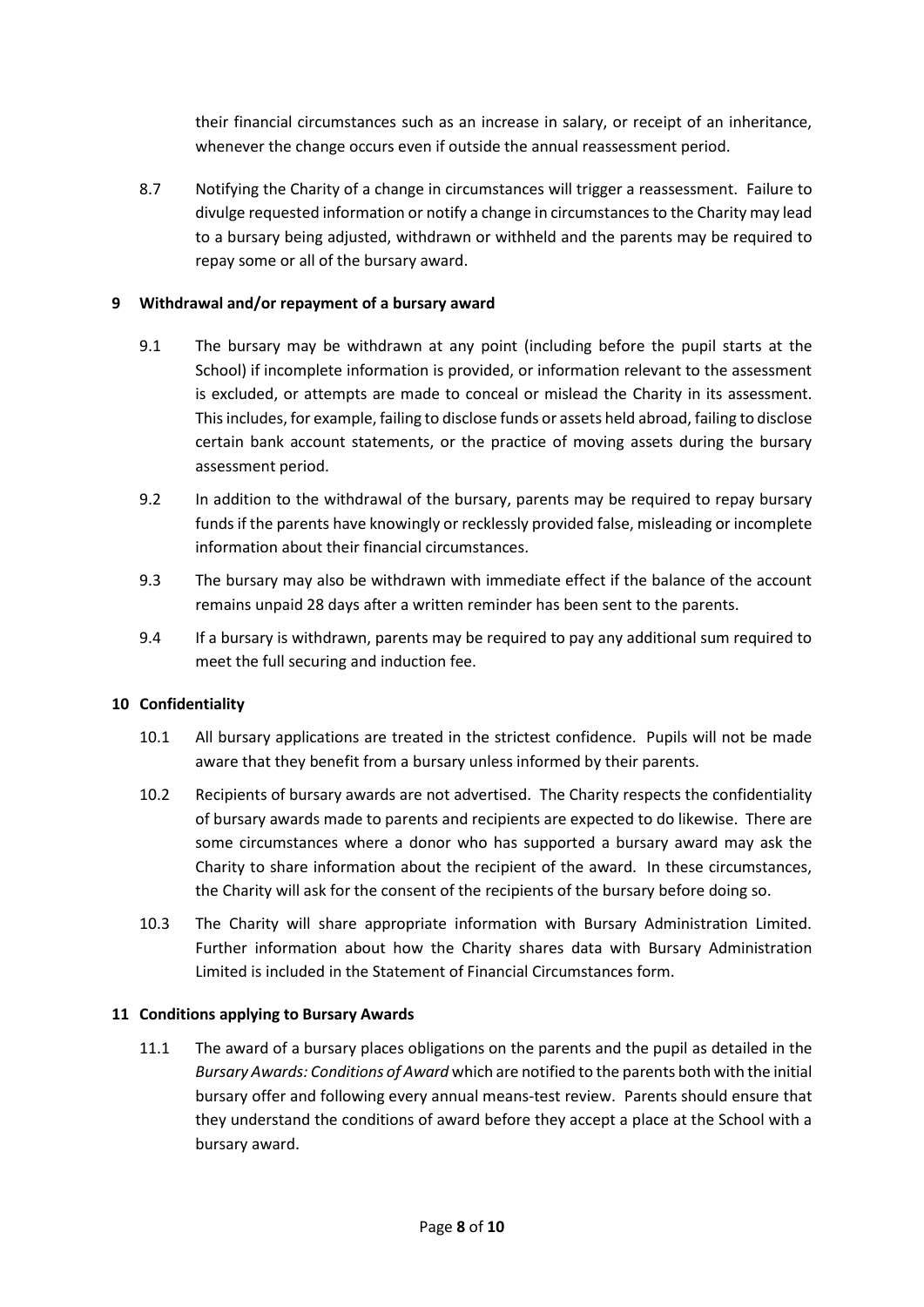- 11.2 In addition to the pupil being expected to follow the School Rules on behaviour and discipline, a pupil in receipt of bursary funding is required to be credit to the School, to set a good example to other pupils and to approach their work with application and endeavour.
- 11.3 The *Bursary Awards: Conditions of Award* are subject to change from time to time and are available on the School's website.

## <span id="page-10-0"></span>**12 Publicity**

The Charity views a socially diverse pupil population as a key component of a full and balanced education for all pupils. The availability of bursaries is advertised on the School's website and in the Upper and Sixth Form prospectuses, in suitable professional publications, in the local press and to local primary schools.

If additional information to that available on the school website and in the Upper and Sixth Form prospectuses is required, applicants should contact the School Accountant or the Deputy Bursar for more information. The relevant contact details are: Tel: 01223 403892; email: [accountant@perse.co.uk.](mailto:accountant@perse.co.uk)

## <span id="page-10-1"></span>**13 Other sources of Bursary Assistance**

In addition to the Charity's Bursary Fund, there are a number of educational and charitable trusts which provide assistance with tuition fees. In the majority of cases, these are to assist children who are already attending a fee-paying school and due to a change of circumstances may be unable to remain. The Charity encourages parents to apply for support where it is felt a good case can be made for assistance.

## <span id="page-10-2"></span>**15. Record Keeping**

All records created in accordance with this policy are managed in accordance with the School's *Records Management policy* and *Records Retention Schedule*.

The information created in connection with this policy may contain personal data. The School's use of personal data will be in accordance with data protection law. The School has published privacy notices on its website which explain how the School will use personal data. The School's approach to data protection compliance is set out in the School's data protection policies and procedures. In addition, staff must ensure that they follow the School's data protection policies and procedures when handling personal data created in connection with this policy. This includes the School's *Data Protection Policy* and *Information Security and Sharing Data Guidance*.